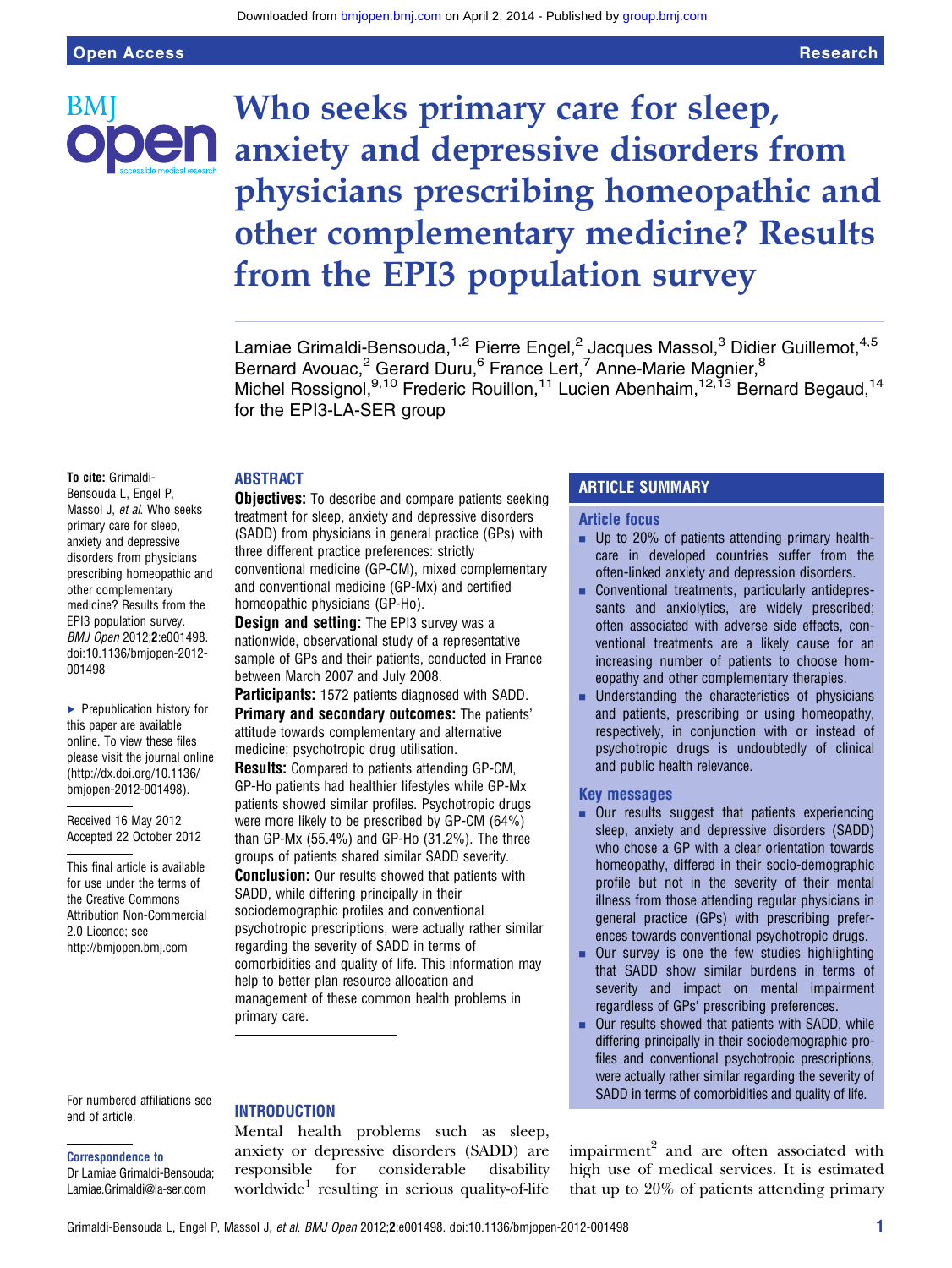# ARTICLE SUMMARY

Strengths and limitations of this study

- **EXTENDING** Strengths of the EPI-3 study include high representativeness of the patients involved and comparability against other nationwide studies.
- $\blacksquare$  The main limitation of our study relates to the classification of GPs, which relied on self-reporting of complementary and alternative medicine prescriptions; generalisations of the results must be therefore made cautiously since our findings relate to general practice in France.

healthcare in developed countries suffer from the oftenlinked disorders of anxiety and depression. A high prescription rate of conventional therapies, particularly antidepressants, $3 + 4$  which are often associated with adverse side effects, are a likely cause for an increasing number of patients to choose homeopathy and other complementary therapies.<sup>5</sup>

Evidence of effectiveness of these therapies compared to conventional psychotropic drugs is still limited. $6-8$ Nonetheless, their perceived safety may be an important factor motivating patients with SADD disorders to seek care from physicians in general practice (GPs) preferring homeopathy and other types of complementary medicine. Among complementary alternative medicine (CAM) modalities of practice, homeopathy is widely used in countries with large access to conventional medicine and represents a particularly good marker for CAM practice in France, where homeopathic drugs are partly reimbursed by national health insurance and prescribed only by a medical practitioner, if not purchased as over-the-counter drugs. $9 \text{ In a previous study}$ , homeopathic practitioners (including non-medical healthcare professionals) indicated that their patients used homeopathy mainly in association with conventional psychotropic treatments, psychotherapy and counselling in a mixed practice.

Understanding the characteristics of physicians and patients, prescribing or using homeopathy, respectively, in conjunction with or instead of psychotropic drugs is undoubtedly of clinical and public health relevance. The objective of this study was to describe and compare patients seeking treatment for sleep, anxiety and depressive disorders (SADD) from GPs with three different practice preferences: strictly conventional medicine (GP-CM), mixed complementary and conventional medicine (GP-Mx) and certified homeopathic physicians (GP-Ho).

#### **METHODS**

#### Study design, settings and participants

The EPI3 survey was a nationwide, observational study of a representative sample of general practitioners and their patients, conducted in France between March 2007 and July 2008. The methodology of the study has been described elsewhere.<sup>2</sup>

Participants (GPs and their patients) were drawn by applying a two-stage sampling process. The GPs were first randomly selected from the French national directory of physicians and invited to participate, which meant allowing a research assistant to conduct a one-day survey in the waiting room at the doctor's practice. Blind to the study focus on conventional and CAM practice, consenting GPs were next contacted by telephone to enquire how frequently they prescribed CAM (homeopathy, mesotherapy, acupuncture, phytotherapy, etc). Depending on their prescribing preferences towards homeopathic medicines, they were classified as: strictly conventional GPs (GP-CM), who declared themselves never or rarely using CAM or homeopathic medicines; mixed practice (GP-Mx), who were GPs declaring using CAM regularly; and GPs certified in homeopathic practice (GP-Ho). In France, homeopathy can only be prescribed by physicians, mostly GPs qualified as homeopaths by the French National Council of Physicians (CNOM) upon completion of specific training and certification  $(3.3\%$  of all French GPs in 2008).<sup>11</sup>

The second stage of selection consisted of random one-day sampling of consultations per participating physician, in order to survey all patients attending the practice on that very day. All adults (18 years old and over) and accompanied minor patients were eligible for inclusion in the EPI3 survey, except for those whose health status or literacy level did not allow responding to a selfadministered questionnaire.

During the consultation, GPs asked all adult patients diagnosed or suspected of suffering SADD whether they would volunteer for a more in-depth study of their disease. Consenting patients were contacted again within 72 h for a telephone interview conducted by trained interviewers.

#### Data collection

Collection of data from patients included age, gender, nationality, educational attainment, type of health insurance, additional private insurance, smoking habit, alcohol intake, physical activity, height, weight, employment status, familial status, previous number of visits and referrals to physicians. Participants were also asked to confirm whether the attending GP was their regular primary care physician or not. In France, all citizens are required to choose a GP as their regular physician. This study was based on patients who reported being seen exclusively by their regular family physician.

Health-related quality of life was assessed using the validated 12-item Short Form (SF-12) questionnaire,<sup>12</sup> allowing an estimation of physical health (PCS score) and mental health (MCS score); the SF-12 questionnaire was validated in the late 90s for use in the USA, the UK, France and many other European countries.<sup>13</sup> Patients also completed the Complementary and Alternative Medicine Beliefs Inventory (CAMBI), which assesses attitudes and expectations of patients towards medical care, participation in decision-making, perception of risks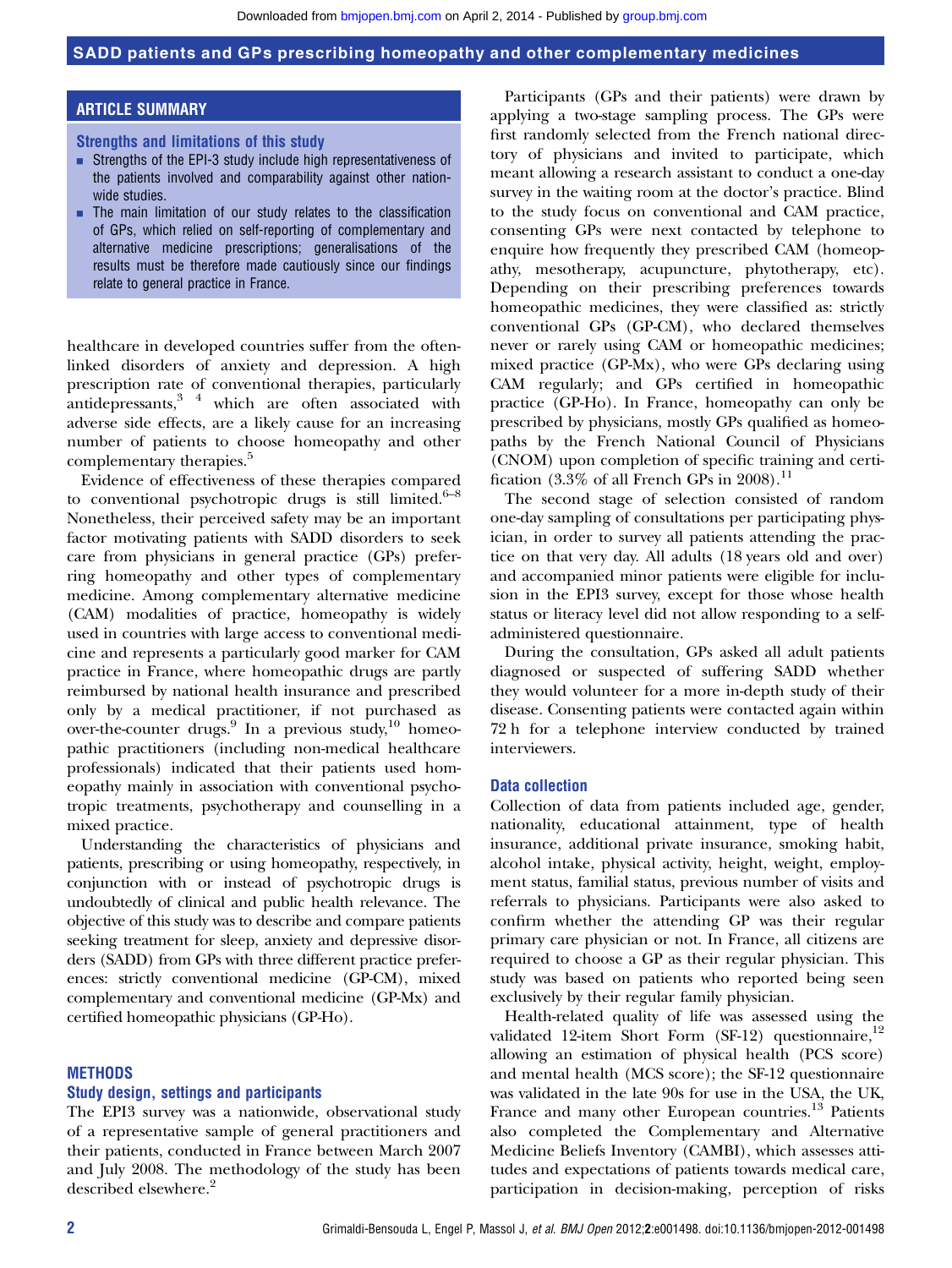associated with treatment and understanding of both illness and healing process via a 17-question inventory.<sup>14</sup> High scores on the CAMBI items indicate pro-CAM treatment belief.

GPs recorded the main reason for consultation and up-to-five other diagnoses present that day as well as their prescriptions, which were entered by the interviewer in a database that automatically recorded the corresponding ATC (anatomical therapeutic chemical) codes, revision 2009. Diagnoses relating to 100 diseases<sup>2</sup> were coded by a trained archivist using the ninth revision of the International Classification of Diseases (ICD).<sup>15</sup> Patients with the following ICD codes were classified as anxious: 300.0 anxiety states; 300.2 phobic disorders; 300.3 obsessive-compulsive disorders; 300.5 neurasthenia; 300.8 somatoform disorders; 306.2 psychogenic disease related to underlying physiological disorders. Patients with the following ICD codes were classified as depressive: 296.3 major depressive disorder, recurrent episode; 296.5 bipolar disorder, most recent episode depressed; 296.1 manic disorder; 296.6 manicdepressive psychosis; 300.4 dysthymic disorders; 300.5 neurasthenia; 309.0 adjustment reaction; 309.1 prolonged depressive reaction; 311.9 unclassified depressive disorders. Patients were considered as experiencing sleep disorders if their diagnoses related to ICD codes 307.4 (specific disorders of sleep of non-organic origin) and 780.5 (sleep disturbances).

Comorbidity was defined as the presence of at least one diagnosis other than the principal motive for consultation at the recruitment visit. Comorbidities were categorised as co-associated sleep, anxiety or depressive disorder (other than the main reason for consultation), musculoskeletal disorders, respiratory diseases, cardiovascular and metabolism disorders, diabetes, thyroid and endocrine disorders and finally digestive disorders. Severity of SADD was characterised first by the degree of quality-of-life (QoL) impairment, then by the presence and finally by the number of associated comorbidities.

#### Statistical analysis

Characteristics of non-participants (age, gender, length of time attending the GP's medical practice, type of health insurance and main reasons for consultation) were used to calibrate the final sample as previously reported<sup>2</sup> to ensure that it would closely represent the whole population attending French GPs practices, using a method known in demographic studies as the CALMAR procedure.16 Overall characteristics of patients seeking access to each of the three types of GP and results reported here were based on weighted data. Distributions were compared using  $\chi^2$  and Fisher tests for categorical variables and Student and Wilcoxon tests for continuous variables.

Multiple logistic regression analyses were used to compare patients in the GP-CM group to GP-Mx and GP-Ho groups for categorical variables and were

adjusted for all variables listed in table 1 to control for potential confounding.

The GP-Mx and GP-Ho groups were compared with the GP-CM group for patients' exposure to antidepressants (ATC codes beginning with N06AB, N06AX, N06AA and N06AF), anxiolytics and hypnotics (ATC codes beginning with N05BA, N05BB, N05BX, N05BE, N05CD, N05CF and N03AE) mood normalisers (N05AN and N03AG) and antipsychotics (ATC codes beginning with N05AK, N05AA, N05AB, N05AC, N05AD, N05AF, N05AG, N05AH, N05AL, N05AX and N07XX) as well as homeopathic preparations specifically prescribed for SADD symptoms.

Analysis of covariance analyses were performed to provide mean scores for the SF-12 mental (MCS) and physical scales (PCS) adjusted for age  $( $40, 40-60, 60+$$ years), gender, marital status, employment status, body mass index (BMI), number of associated comorbidities (other than SADD) and finally associated SADD (other than the main diagnose, yes/no). MCS score and PCS score were categorised into quartiles corresponding to: 34.1 (Q1), 42.4 (Q2) and 48 (Q3) for MCS; 39.3 (Q1), 47.3 (Q2) and 54.2 (Q3) for PCS.

Associations between scores from each of the 17 questions of the CAMBI questionnaire and the probability of attending a GP-Mx or GP-Ho as compared to a GP-CM were computed after adjusting for age, gender and educational level. Scores obtained per question, ranging from 1 (totally disagree) to 7 (totally agree), were dichotomised in order to further distinguish participants clearly in favour (scoring 5 to 7) or in disagreement (scoring 1 to 3) with the 17 CAMBI questions. Each of the three subscales scores and the total CAMBI score were then dichotomised according to the 75th percentile (40, 26 and 33, respectively; 96 for the total score).

The possibility of a clustering effect at the practice level was tested using Generalised Estimating Equations multivariate models. All the analyses were performed with SAS software V.9.1 (SAS Institute, Inc, Cary, North Carolina, USA).

The study was approved by the French National Data-Protection Commission and the CNOM. Participating physicians received compensation fees for recruiting patients but not patients.

#### RESULTS

A total of 825 GPs participated in the survey. There was no difference between the three groups of GPs for age (mean=50.7 years) but GP-Ho and GP-Mx were more often women than GP-CM (48.9% and 31.5% vs 20.3%, respectively), and less-often salaried (14.3% and 16.9% vs 34.5%, respectively). In addition, GP-Ho were more likely to practise alone than GP-CM and GP-Mx (72.4% vs 51.8% and 55.9%, respectively) (all differences statistically significant). Among the 11 701 patients attending the doctor's office on the survey day, 8652 (73.9%) agreed to participate and complete information was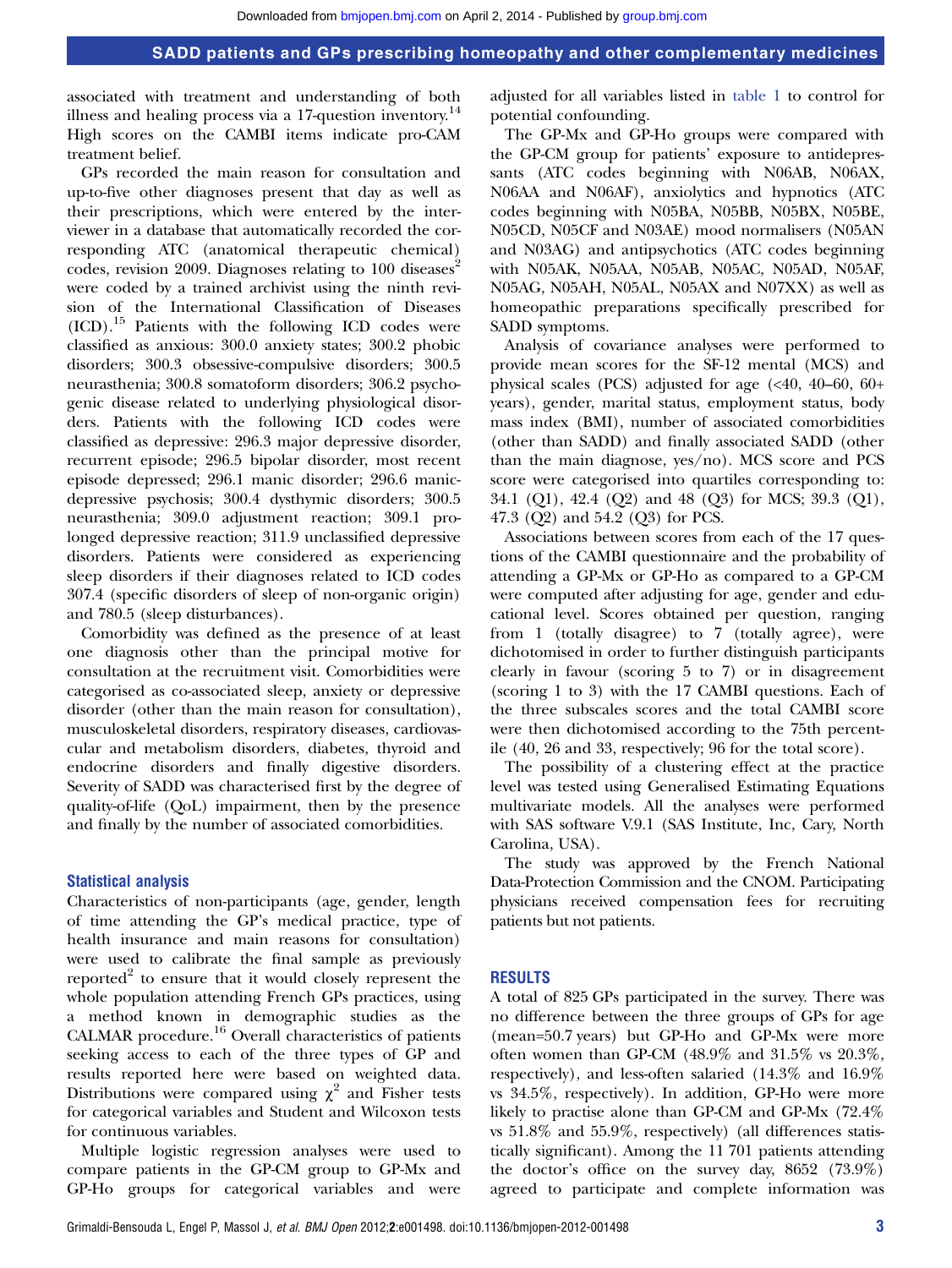Table 1 Characteristics of patients seeking care for SADD according to the type of practice of their regular GP (EPI3 Survey, n=1572)

|                                                       | GP-CM (n=410)<br>N, weighted % |      | GP-Mx (n=718)<br>N, weighted % |      | GP-Ho (n=444)<br>N, weighted % |          |
|-------------------------------------------------------|--------------------------------|------|--------------------------------|------|--------------------------------|----------|
| Gender                                                |                                |      |                                |      |                                |          |
| <b>Females vs Males</b>                               | 269                            | 64.7 | 500                            | 68.9 | 323                            | $72.6*$  |
| Age categories (years)                                |                                |      |                                |      |                                |          |
| $18 - 39$                                             | 92                             | 20.7 | 195                            | 26.7 | 131                            | $28.8*$  |
| $40 - 59$                                             | 163                            | 38.9 | 298                            | 41.3 | 193                            | 43.6*    |
| 60 and over                                           | 155                            | 40.4 | 225                            | 32.0 | 120                            | $27.6*$  |
| <b>Employment status</b>                              |                                |      |                                |      |                                |          |
| Employed                                              | 171                            | 39.5 | 353                            | 48.9 | 240                            | $53.5*$  |
| <b>Educational level</b>                              |                                |      |                                |      |                                |          |
| Secondary school not completed                        | 93                             | 22.1 | 177                            | 22.9 | 158                            | $35.2*$  |
| Universal Health Insurance coverage (CMU)             | 36                             | 9.5  | 65                             | 9.8  | 26                             | 6.5      |
| <b>Familial status</b>                                |                                |      |                                |      |                                |          |
| Living with children                                  | 164                            | 38.1 | 306                            | 42.5 | 195                            | $44.1*$  |
| Living with a spouse                                  | 239                            | 56.6 | 439                            | 61.2 | 285                            | $64.0*$  |
| Body mass index (%)                                   |                                |      |                                |      |                                |          |
| < 25                                                  | 216                            | 52.1 | 413                            | 57.9 | 302                            | 67.9*    |
| $25 - 30$                                             | 124                            | 30.9 | 186                            | 25.6 | 106                            | $24.0*$  |
| $>30$                                                 | 70                             | 17.0 | 119                            | 16.6 | 36                             | $8.1*$   |
| Tobacco consumption (%)                               |                                |      |                                |      |                                |          |
| Never smoked                                          | 195                            | 48.4 | 365                            | 50.8 | 251                            | $57.1*$  |
| Past smoker                                           | 111                            | 26.9 | 170                            | 23.6 | 112                            | $24.6*$  |
| <b>Current smoker</b>                                 | 104                            | 24.8 | 183                            | 25.6 | 81                             | $18.3*$  |
| Alcohol consumption (%)                               |                                |      |                                |      |                                |          |
| <b>Never</b>                                          | 152                            | 37.4 | 287                            | 40.0 | 142                            | 32.4     |
| Sometimes                                             | 193                            | 46.4 | 354                            | 49.3 | 254                            | 56.2     |
| Daily                                                 | 65                             | 16.3 | 77                             | 10.7 | 48                             | 11.4     |
| Physical exercise (%)                                 |                                |      |                                |      |                                |          |
| >30 min/day                                           | 125                            | 30.7 | 207                            | 29.3 | 140                            | 31.6     |
| Number of visits to regular GP during the last year   |                                |      |                                |      |                                |          |
| None                                                  | $\overline{7}$                 | 1.7  | 16                             | 2.3  | 10                             | 2.2      |
| $1 - 6$                                               | 228                            | 55.4 | 405                            | 57.0 | 296                            | 66.8*    |
| $7 - 12$                                              | 142                            | 34.6 | 234                            | 32.1 | 114                            | $25.6*$  |
| 12 and over                                           | 33                             | 8.4  | 63                             | 8.7  | 24                             | $5.4*$   |
| Number of visits to a specialist during the last year |                                |      |                                |      |                                |          |
| None                                                  | 105                            | 25.8 | 200                            | 28.0 | 113                            | 25.6     |
| 1                                                     | 114                            | 27.0 | 206                            | 28.6 | 137                            | 31.2     |
| $\overline{c}$                                        | 63                             | 15.6 | 133                            | 18.4 | 82                             | 18.1     |
| $2+$                                                  | 128                            | 31.5 | 179                            | 25.0 | 112                            | 25.1     |
| Motive for consultation (ICD-9)                       |                                |      |                                |      |                                |          |
| Anxiety                                               | 79                             | 18.8 | 158                            | 21.2 | 133                            | $30.2*$  |
| Depression                                            | 171                            | 41.1 | 284                            | 39.6 | 127                            | $28.7*$  |
| Sleep disorders                                       | 131                            | 32.7 | 198                            | 28.9 | 151                            | 34.0     |
| Unspecified                                           | 52                             | 12.6 | 95                             | 12.5 | 65                             | 14.1     |
| <b>Treatment</b>                                      |                                |      |                                |      |                                |          |
| Any psychotropic drugs                                | 266                            | 64.0 | 404                            | 55.4 | 138                            | $31.2*$  |
| Antidepressants                                       | 152                            | 36.0 | 231                            | 31.5 | 73                             | $16.5^*$ |
| Anxiolytics/hypnotics                                 | 185                            | 44.8 | 286                            | 39.3 | 87                             | $19.8*$  |
| Antipsychotics                                        | 11                             | 3.1  | 25                             | 3.5  | 10                             | 2.4      |
| Normothymics                                          | 16                             | 3.9  | $\overline{7}$                 | 1.1  | 20                             | 4.6      |
| Other conventional drugs                              | 144                            | 36.0 | 289                            | 41.2 | 189                            | 42.7     |
| Homeopathic medicines for SADD                        | 1                              | 0.2  | 36                             | 4.9  | 139                            | $30.9*$  |
| Other homeopathic medicines                           | 6                              | 1.4  | 58                             | 7.8  | 288                            | 67.7*    |

\*Difference with conventional medicine category statistically significant (p≤0.05) in logistic regression including all variables.

GP, physician in general practice; GP-CM, general practitioner strictly practising conventional medicine; GP-Ho, general practitioner with a certification in homeopathic care; GP-Mx, general practitioner with mixed practice; ICD, International Classification of Diseases; SADD, sleep, anxiety or depressive disorders.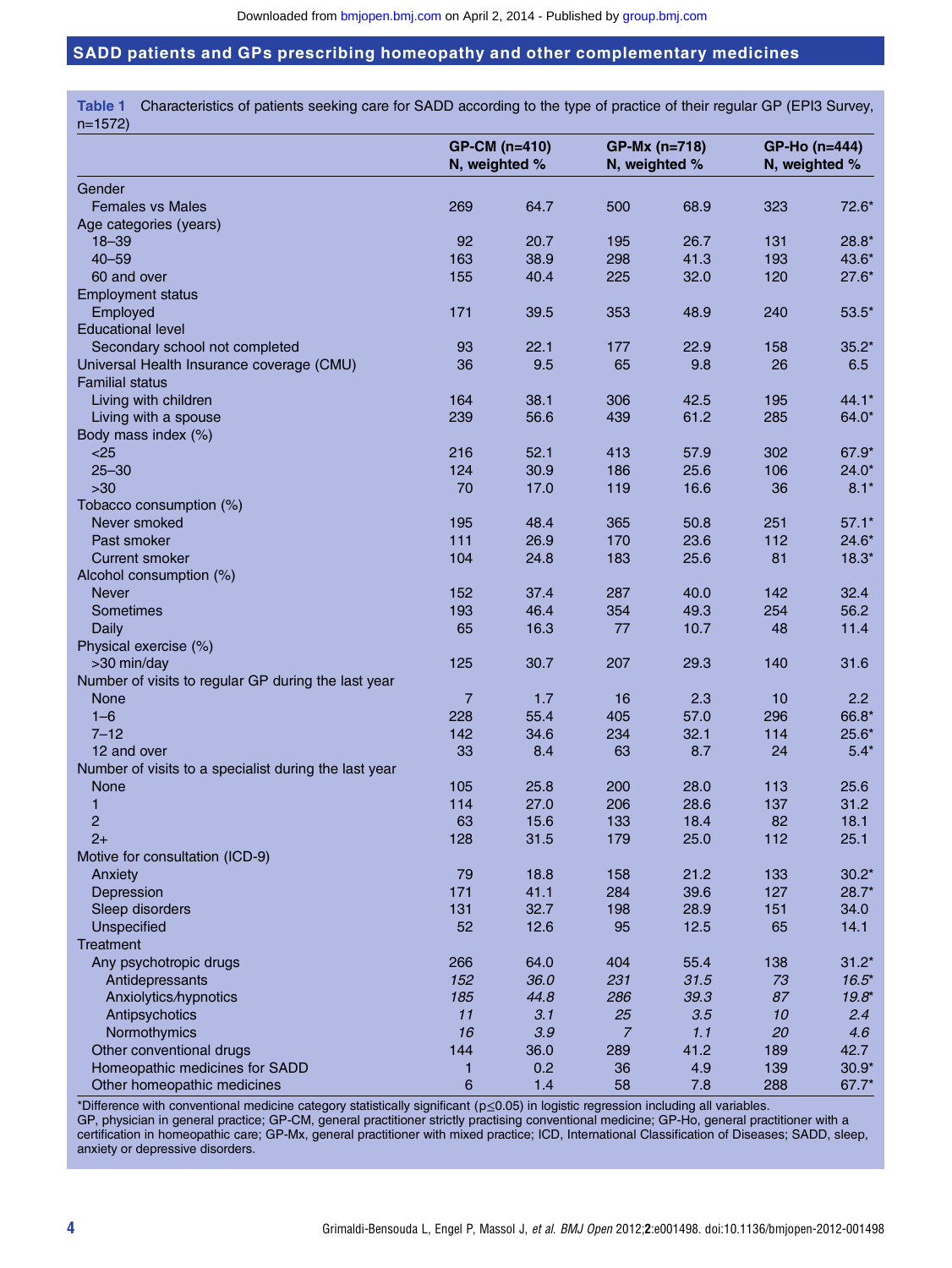collected for 8559 (73.1%) patients. Compared to nonparticipants, participants were more often women (62.7% and 56.8%, respectively), younger (mean age 43.3 and 47.7, respectively) and more likely to consult for a SADD  $(20.6\%$  and  $11.6\%$ , respectively). Of the 6379 who declared the consulting physician as their regular GP, 1572 met the inclusion criteria and were included in the analyses with the following diagnoses: anxiety (n=370), depression (n=583), sleep disorders (n=480) or SADD of undetermined cause (n=139).

Compared to the GP-CM group, patients from the GP-Mx group showed similar characteristics but those from the GP-Ho group were more frequently younger, more educated, employed women living with children or a spouse (table 1). They also had a healthier lifestyle with lower BMI, and were more frequently non-smokers and occasional or non-consumers of alcohol. They

declared, however, less visits to their regular GP in the previous year. Motives of consultation showed more anxiety and less depression in the GP-Ho group than in the two others but the distribution was unremarkable otherwise. Physicians prescribing preferences were confirmed with the GP-Ho group using more homeopathy and less psychotropic drugs than the two other groups. The GP-Mx group, however, did not differ much from the GP-CM group.

Considering the severity of mental health problem, the GP-Mx group had systematically less often an associated SADD comorbidity than in the two other groups but the distribution of comorbidities other than SADD was unremarkable otherwise between groups (table 2). For quality of life, the mental score summary (MCS) of the SF-12 was similar across the three groups with no clinically or statistically meaningful difference (table 3).

Table 2 Burden of associated comorbidity and other psychological distress in patients with sleep, anxiety, or depressive disorders according to the type of practice of regular GPs (EPI3 Survey, n=1572)

| Comorbidities present at the medical visit              | <b>GP-CM weighted%</b> | <b>GP-Mx weighted%</b> | Gp-Ho weighted% |
|---------------------------------------------------------|------------------------|------------------------|-----------------|
| Patients with SADD (n=1572)*                            | $n = 410$              | $n = 718$              | $n = 444$       |
| Associated SADD comorbidity (other than primary)        | 7.4                    | $2.6+$                 | 5.3             |
| At least one other comorbidity                          | 74.3                   | 68.7                   | 69.5            |
| <b>MSD</b>                                              | 27.1                   | 23.8                   | 24.8            |
| Respiratory diseases                                    | 16.6                   | 11.7                   | 18.5            |
| Cardiovascular and metabolism disorders                 | 35.1                   | 30.2                   | $22.9+$         |
| Diabetes, thyroid and endocrine disorders               | 12.7                   | 9.6                    | 8.1             |
| Digestive disorders                                     | 11.9                   | 11.5                   | 11.5            |
| Patients with depression (n=583)                        | $n = 171$              | $n = 285$              | $n = 127$       |
| Associated SADD comorbidity (other than depression)     | 13.7                   | $3.7+$                 | 10.0            |
| At least one other comorbidity                          | 75.2                   | 67.3†                  | 70.6†           |
| <b>MSD</b>                                              | 29.2                   | 23.2                   | 28.6            |
| <b>Respiratory diseases</b>                             | 15.3                   | $9.8+$                 | 12.8            |
| Cardiovascular and metabolism disorders                 | 36.5                   | 30.4                   | 21.6†           |
| Diabetes, thyroid and endocrine disorders               | 13.0                   | 10.8                   | $7.9+$          |
| Digestive disorders                                     | 10.4                   | 9.0                    | 10.6            |
| Patients with anxiety (n=370)                           | $n = 79$               | $n = 158$              | $n = 133$       |
| Associated SADD comorbidity (other than anxiety)        | 12.9                   | $5.7+$                 | 13.6            |
| At least one other comorbidity                          | 71.2                   | 72.2                   | $62.2$ †        |
| <b>MSD</b>                                              | 22.5                   | 26.5                   | 25.2            |
| Respiratory diseases                                    | 14.3                   | 9.8                    | 14.2            |
| Cardiovascular and metabolism disorders                 | 23.6                   | $31.2+$                | 22.3            |
| Diabetes, thyroid and endocrine disorders               | 10.7                   | 11.7                   | 9.3             |
| Digestive disorders                                     | 18.1                   | 15.0                   | 13.7            |
| Patients with sleep disorder (n=480)                    | $n = 131$              | $n = 198$              | $n = 151$       |
| Associated SADD comorbidity (other than sleep disorder) | 9.8                    | 3.7                    | 9.7             |
| At least one other comorbidity                          | 71.3                   | 63.6                   | 67.6            |
| <b>MSD</b>                                              | 29.7                   | 22.0                   | $21.9+$         |
| <b>Respiratory diseases</b>                             | 14.3                   | 12.7                   | 21.2            |
| Cardiovascular and metabolism disorders                 | 37.8                   | 28.9                   | 19.4            |
| Diabetes, thyroid and endocrine disorders               | 10.4                   | $5.6+$                 | $4.4+$          |
| Digestive disorders                                     | 10.2                   | 10.7                   | 12.1            |

\*Including missing diagnosis (according to ICD9) values (n=139 patients).

†Difference with conventional medicine category statistically significant (p≤0.05) in logistic regression including age (<40, 40–60, 60+ years), gender, marital status, employment status, BMI (body mass index:<25; 25–30;>30 kg/m2 ).

GP, physician in general practice; GP-CM, general practitioner strictly practising conventional medicine; GP-Ho, general practitioner with a certification in homeopathic care; GP-Mx, general practitioner with mixed practice; MCS, SF12-Mental component summary score; MSD, musculoskeletal disorders; PCS, SF12-Physical component summary score; SADD, sleep, anxiety or depressive disorders.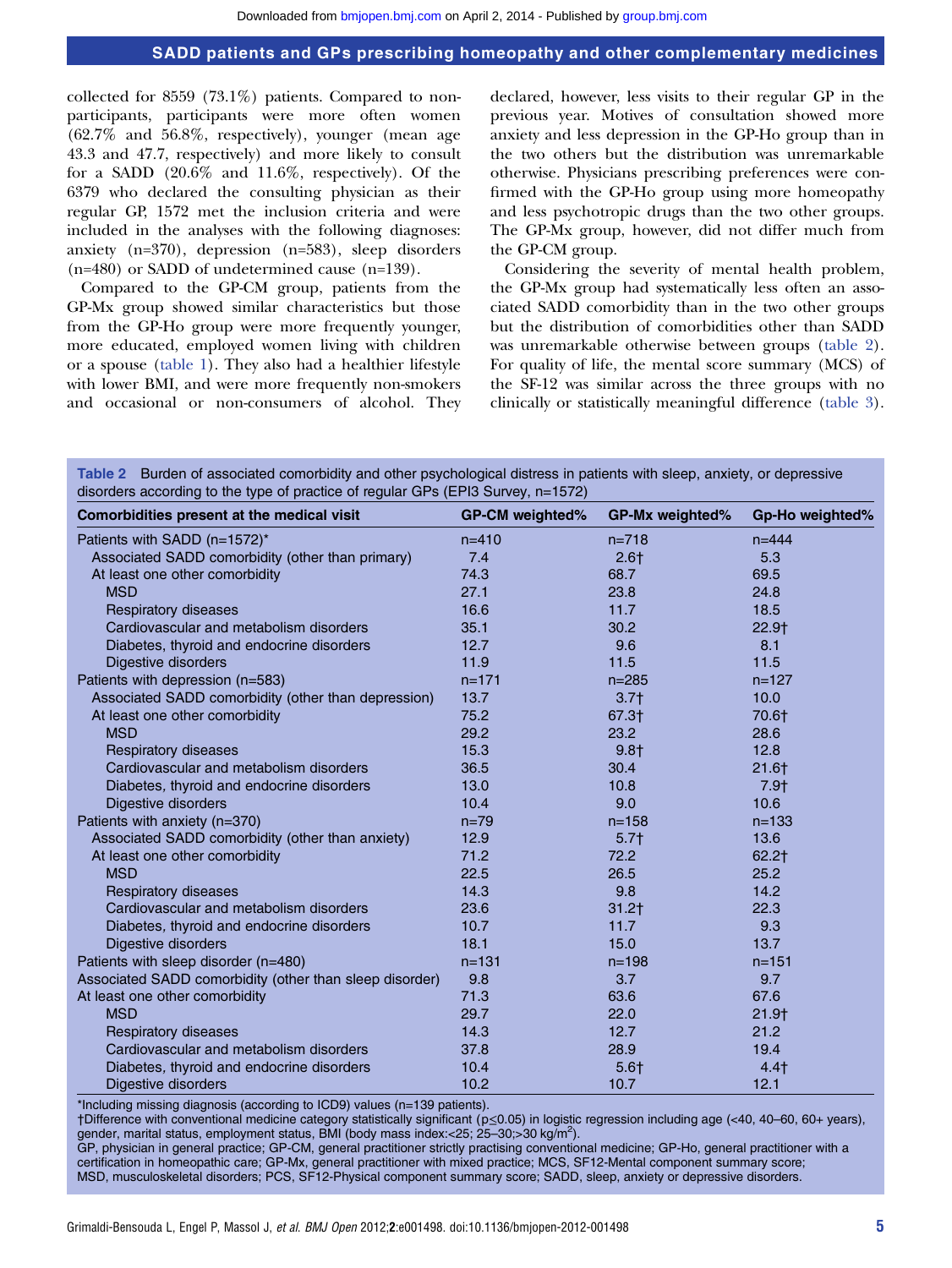| <b>Quality of life SF-12</b> | GP-CM mean (SD)* | GP-Mx mean (SD)* | p Value* | GP-Ho mean (SD)* | p Value* |
|------------------------------|------------------|------------------|----------|------------------|----------|
| <b>SADD</b>                  |                  |                  |          |                  |          |
| <b>MCS</b>                   | 35.3(1.0)        | 35.9(1.0)        | 0.64     | 36.4(1.0)        | 0.24     |
| <b>PCS</b>                   | 42.3(1.0)        | 42.9(1.0)        | 0.58     | 45.4(1.0)        | < 0.001  |
| Anxiety                      |                  |                  |          |                  |          |
| <b>MCS</b>                   | 36.7(1.4)        | 35.8(1.2)        | 0.73     | 37.3(1.2)        | 0.88     |
| <b>PCS</b>                   | 44.1 (1.4)       | 44.8(1.2)        | 0.81     | 47.4 (1.3)       | 0.03     |
| Depression                   |                  |                  |          |                  |          |
| <b>MCS</b>                   | 34.5(1.4)        | 34.6(1.5)        | 0.99     | 34.0(1.6)        | 0.92     |
| <b>PCS</b>                   | 40.5(1.5)        | 41.9(1.5)        | 0.29     | 44.1 (1.6)       | 0.006    |
| Sleep disorders              |                  |                  |          |                  |          |
| <b>MCS</b>                   | 34.6(1.6)        | 37.0(1.6)        | 0.06     | 35.7(1.7)        | 0.64     |
| <b>PCS</b>                   | 44.4(1.6)        | 44.3(1.7)        | 0.99     | 47.5(1.7)        | 0.03     |

Table 3 Adjusted quality of life (MCS and PCS) of patients visiting their regular GP according to the type of practice (EPI3  $S$ urvey, n=1572)

\*From analysis of covariance adjusted for age (<40, 40–60, 60+ years), gender, marital status, employment status, body mass index, number of associated comorbidities (other than main SADD), SADD comorbidity (yes/no); a higher score indicates better health. GP-CM, general practitioner strictly practising conventional medicine; GP-Mx, general practitioner with mixed practice; GP-Ho, general practitioner with a certification in homeopathic care; MCS, SF12-mental component summary score; MSD, musculoskeletal disorders; PCS, SF12-physical component summary score; SADD, sleep, anxiety or depressive disorders.

The GP-Ho group, however, had a slightly better physical summary score (PCS) than the two other groups.

The attitudes towards complementary medicine estimated by CAMBI (table 4) showed that patients in the GP-Ho group had a probability of scoring high (favourable to CAM) over three times that of the GP-CM group OR=3.65, 95% CI 2.94 to 3.77). The result was consistent for each of the three CAMBI subscales with OR=2.08 (95% CI 1.78 to 2.32) for belief in natural treatment, OR=1.43 (95% CI 1.23 to 1.77) for active patient's participation in care, and OR=2.75 (95% CI 2.55 to 3.24) belief in holistic medicine. CAMBI scores from patients of the GP-Mx group were comparable to the GP-CM group, although a slightly higher trust in natural treatment subscale was observed (OR=1.15, 95% CI 1.03 to 1.26).

#### **DISCUSSION**

To our knowledge, the EPI3 study is the first nationwide survey conducted in a large representative sample of patients to provide characteristics and attitudes, as well as the first to quantify quality of life and the burden of SADD in patients seeking care from their regular GPs with different preferences towards CAM and homeopathic practices.

Our results suggest that patients experiencing SADD, and who chose a GP with a clear orientation towards homeopathy, differed in their socio-demographic profile but not in the severity of their mental illness from those attending regular GPs with prescribing preferences towards conventional psychotropic drugs. Patients with SADD attending a GP-Ho in our study were more likely to be female, as previously reported $17-20$  except for one

survey, $21$  and younger. Association with age been suggested by other authors, $2^2$  although no such association has been described elsewhere.<sup>17 19 21</sup>

Patients seeking care from a GP-Ho and to a lesser extent from GP-Mx had healthier lifestyles as shown by a lower BMI and the higher number of patients that never smoked in this group, a finding that has been noted previously.23 Greater health awareness might not only be a driver for consulting a CAM provider but also for changing from a GP-CM because of dissatisfaction with care.<sup>24</sup> In these circumstances, health awareness might be a proxy variable to several other motivations including a desire for shared decision-making.<sup>25</sup> As noted by other authors, the directionality of the relation between healthy lifestyle and consulting a GP-Ho could go in the opposite direction, with CAM utilisation $^{26}$  and interaction with a CAM practitioner<sup>27</sup> promoting a healthier lifestyle. More longitudinal research is needed to clarify these associations. The higher educational attainment found among patients seeking mixed and homeopathic GPs has also been previously reported in some studies<sup>17 19</sup> but not in others.<sup>20 21</sup> More educated people may be more knowledgeable about the side effects of conventional psychotropic drugs and hence more likely to seek alternative treatments as suggested by Mac Lennan et  $al$ .<sup>18</sup>

With regard to the medical conditions, the EPI3 survey is one the few studies highlighting that SADD show similar burdens in terms of severity and impact on mental impairment regardless of practice modalities of GPs. As for prevalence, anxiety was confirmed as the most frequent mental health disorder encountered by alternative medicine practitioners, as previously reported.<sup>5 10</sup> Higher prevalence of patients suffering from depression seeking GP-CM might be attributed to the older age structure observed in this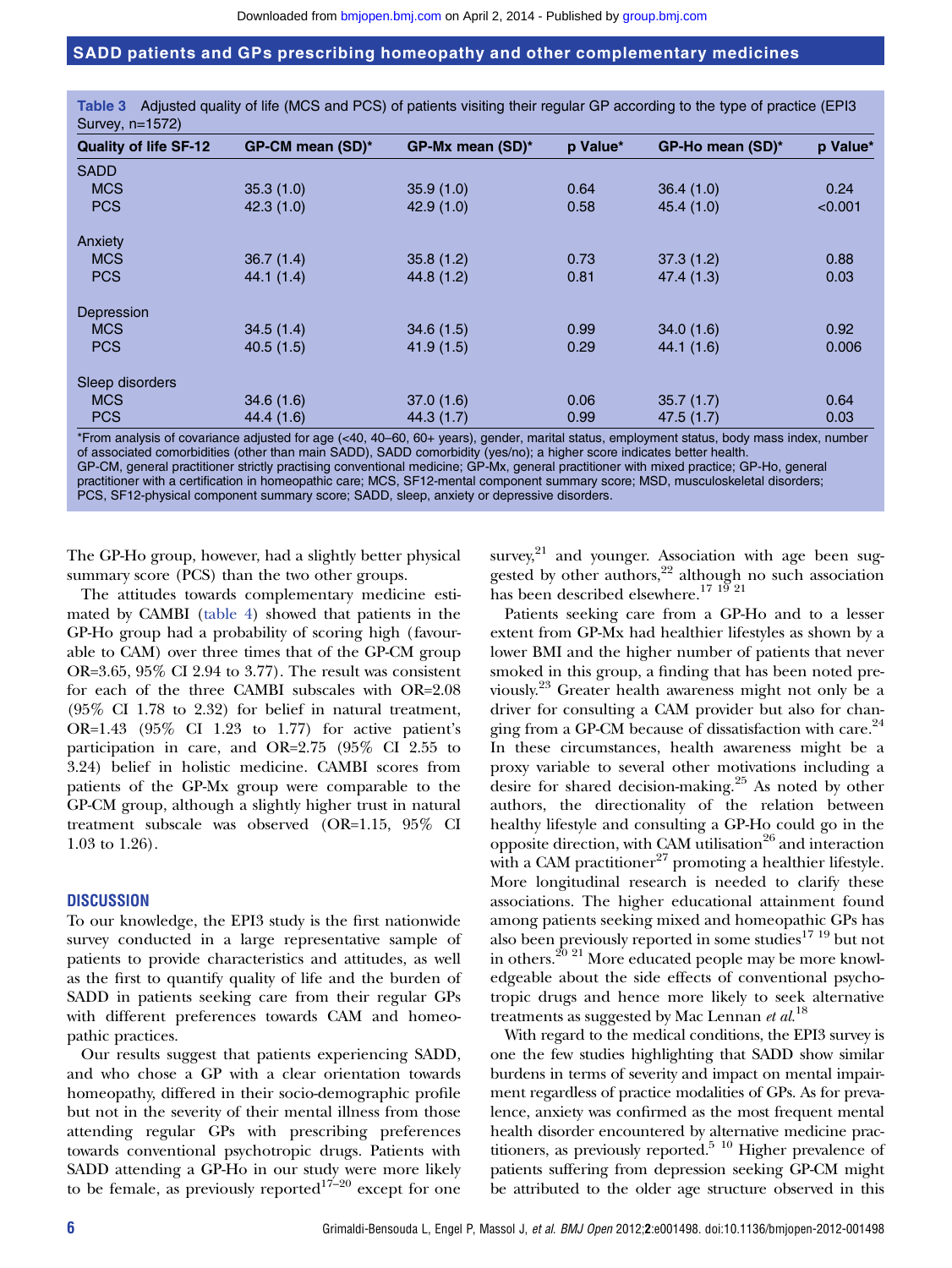Table 4 Attitudes of patients with SADD towards complementary medicine as measured by the CAMBI (attitudes towards complementary and alternative medicine beliefs inventory) questionnaire (EPI3 Survey, n=1572)

|                                                                               | <b>Type of practice</b>        |                                |
|-------------------------------------------------------------------------------|--------------------------------|--------------------------------|
|                                                                               | <b>GP-Mx vs GP-CM</b>          | <b>GP-Ho vs GP-CM</b>          |
|                                                                               | OR* (95% CI)                   | OR* (95% CI)                   |
| 1. Treatments should have no negative side effects                            | 1.11 (0.94 to 1.33)            | 1.70 $(1.43 \text{ to } 1.93)$ |
| 2. It is important to me that treatments are not toxic                        | $0.85$ (0.65 to 1.14)          | 1.55 (1.41 to 2.03)            |
| 3. Treatments should only use natural ingredients                             | 1.07 (0.97 to 1.08)            | 2.02 (1.87 to 2.47)            |
| 4. It is important that treatments boost my immune system                     | 1.12 $(0.93 \text{ to } 1.18)$ | 1.65 $(1.38 \text{ to } 2.11)$ |
| 5. Treatments should allow my body to heal itself                             | 1.28 (1.13 to 1.38)            | 2.02 (1.77 to 2.18)            |
| 6. Treatments should increase my natural ability to keep healthy              | 1.05 $(1.01 \text{ to } 1.34)$ | 1.54 (1.64 to 2.27)            |
| 7. Treatment providers should treat patients as equals                        | 1.01 $(0.89 \text{ to } 1.17)$ | 1.24 (1.08 to 1.67)            |
| 8. Patients should take an active role in their treatment                     | $0.88$ (0.81 to 1.06)          | 1.75 (1.18 to 1.81)            |
| 9. Treatment providers should make all decisions about treatment              | $0.85$ (0.74 to 1.07)          | 1.37 (1.21 to 1.54)            |
| 10. Treatment providers should help patients make their own decisions about   | $0.94$ (0.86 to 1.11)          | 2.43 (1.89 to 2.43)            |
| treatment                                                                     |                                |                                |
| 11. Treatment providers control what is discussed during consultations        | 1.04 $(0.85 \text{ to } 1.19)$ | 1.37 $(1.18 \text{ to } 1.45)$ |
| 12. Health is about harmonising your body, mind and spirit                    | 1.08 (0.95 to 1.20)            | 2.33 (1.55 to 2.45)            |
| 13. Imbalances in people's lives are a major cause of illness                 | 1.15 (1.02 to 1.27)            | 2.07 (1.66 to 2.07)            |
| 14. Treatments should focus only on symptoms rather than the whole person     | $0.82$ (0.78 to 1.04)          | 2.44 (1.75 to 2.45)            |
| 15. Treatments should focus on people's overall well-being                    | 1.21 $(1.01 \text{ to } 1.44)$ | 1.53 (1.48 to 1.95)            |
| 16. I think my body has a natural ability to heal itself                      | 1.13 (0.95 to 1.22)            | 2.43 (1.70 to 2.22)            |
| 17. There is no need for treatments to be associated to natural healing power | 1.00 (0.77 to 1.07)            | 1.56 $(1.33 \text{ to } 1.81)$ |
| CAMBI Total score>Q3                                                          | 1.05 (0.92 to 1.29)            | 3.65 (2.94 to 3.77)            |
| <b>CAMBI</b> sub-scores:                                                      |                                |                                |
| $\triangleright$ Natural treatment>Q3                                         | 1.15 $(1.03 \text{ to } 1.26)$ | 2.08 (1.78 to 2.32)            |
| $\blacktriangleright$ Patient's participation $>Q3$                           | 0.95 (0.81 to 1.03)            | 1.43 (1.23 to 1.77)            |
| $\blacktriangleright$ Holistic medicine>Q3                                    | 1.15 $(0.95 \text{ to } 1.17)$ | 2.75 (2.55 to 3.24)            |

\*Adjusted for age, gender and educational level.

GP-CM, general practitioner strictly practising conventional medicine; GP-Ho, general practitioner with a certification in homeopathic care; GP-Mx, general practitioner with mixed practice.

group when compared to those consulting GP-Ho: age trajectories observed for depression are often the opposite as those found for anxiety. $^{28}$  In spite of the fact that patients with depressive disorders in our study were less likely to seek strictly homeopaths than GP-CM, we must remember that depression is also one of the most commonly treated complaints as previously described for outpatient clinics of homeopathic hospitals in the UK National Health Service.<sup>29</sup>

Studies examining representative samples of general population seeking care for SADD have consistently shown that a large proportion of subjects are not treated with psychotropic drugs.<sup>30</sup> <sup>31</sup> Conversely, psychotropic drugs use is frequently reported by subjects without identified psychiatric disorders.<sup>32</sup> This latter observation is probably the reason why there is an increasing trend for patients falling into the mixed category with similar characteristics and SADD. It is as if they sought a combination of both homeopathy and conventional medicines to fulfil individualised and holistic therapies needs and expectations, while being sure that good standards of medical and scientific practice were met.33 This type of patients seems to be primarily concerned by associating their need for care and adequate treatment. One-third of the patients with SADD consulting a GP-Mx received concomitantly homeopathic medicines and a psychotropic drug: this might suggest that homeopathic medicines could be prescribed not only as a substitute of unnecessary conventional psychotropic drugs, but could also be viewed as an adjunct to efficient psychotropic drugs;<sup>10 20 34</sup> such combination has been found to potentially help patients to accept and improve their symptoms<sup>35</sup> while avoiding some possible side effects of additional conventional therapies. Although no conclusions can be drawn at this stage on the outcome of consultations to GP-Mx and GP-Ho and whether their patients were given adequate treatment, our study highlights a genuine will from GP-Mx and GP-Ho to tailor therapies to their patients while avoiding unnecessary prescriptions.

High CAMBI scores, representing greater trust and belief in CAM, were found in the GP-Ho group, particularly in the subscales related to belief in natural treatments and holistic medicine and to a lesser degree in the patient's participation subscale. Patients of the GP-Mx group exhibited only a modest preference for natural treatments and holistic medicine with no difference overall towards patients seen by physicians who practise strictly conventional medicine. The different findings might be explained by the fact that GP-Ho operate a labelled practice in France (they must be certified homeopaths) which is not the case for the GP-Mx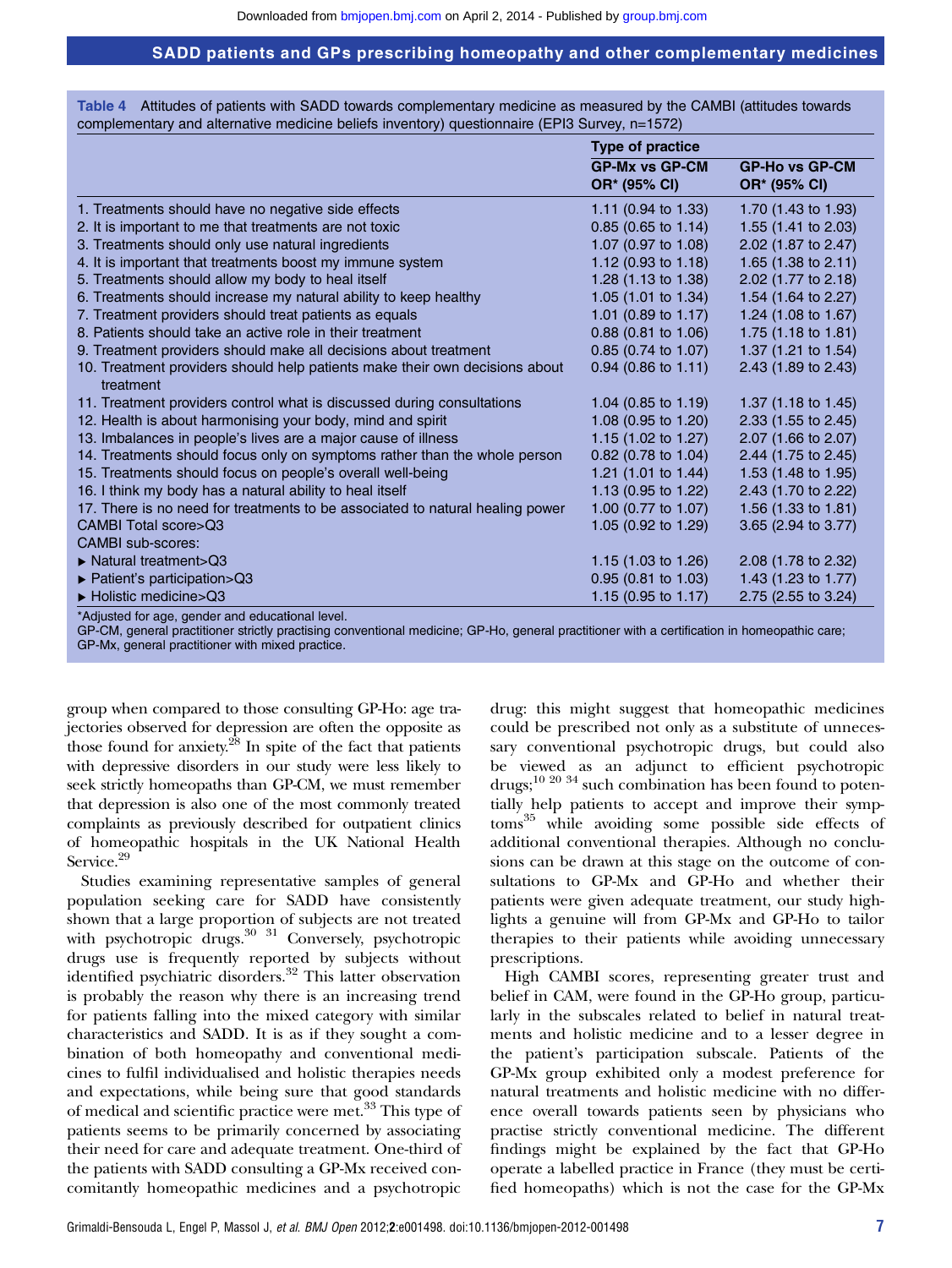group defined specifically for this study. Our results provide interesting evidence of criterion validity for the CAMBI scale outside the UK. As for the quality-of-life scale (SF-12), patients scored similarly on the mental health subscale across all three groups of GPs, a result that was consistent with the similar number of comorbidities declared by treating physicians. Some studies found that patients seeking CAM therapies showed more QoL impairment than patients seeking conventional therapies.36 Other studies, including ours, suggest that, despite the modality of practice (CAM or conventional therapies), GPs treat patients exhibiting similar mental health problems and disease burden.<sup>37</sup>

Around 75% of patients who sought GPs exhibited additional morbidities in the EPI3 survey. The role of comorbidity in producing further burden from SADD has not been studied in patients attending GPs practising different modalities of treatment.38 39 Integrating research to understand the role of comorbidity in QoL is challenging due to differences across studies in QoL conceptualisation, validity of QoL measurement, recruitment context (eg, epidemiological, treatment-seeking) and consideration of sociodemographic and clinical predictors. Studies generally account for a limited range of comorbidity attributes, typically the presence versus the absence of comorbidity, which loses the richness of information inherent in psychiatric presentations.

Together with a lower number of visits to GPs and a lower proportion of prescribed psychotropic drugs in the GP-Ho group, our findings may have relevant public health implications. For instance, the National Institute for Health and Clinical Excellence, highlighted recently that the severity of depression at which antidepressants show consistent benefits over placebo is poorly defined, emphasising that, in general, the more severe the symptoms, the greater the benefit. $40$  A patient-level meta-analysis demonstrated a lack of efficacy for antidepressants in the majority of patients with anxiety and depressive disorders. $3 \times 4$  Thus, the real impact of conventional antidepressants in this population is considerable, with adverse reactions outweighing potential benefits.<sup>41</sup> The patient's dissatisfaction with psychotropic drugs is one of the reasons cited for seeking other treatment options<sup>42</sup> and patients with a history of depression are more likely to seek CAM than those who have never been depressed before.<sup>43</sup>

Under a primary care system designed for acute rather than chronic care, where clinicians 'routinely experience the tyranny of the urgent',<sup>44</sup> our results suggested that the management of SADD by GP-Ho was associated with less visits to the GP in the previous year but no more consultations to specialists than GP-CM. Medico-economic studies are needed to assess the patterns of access to and management by these different practitioners, which would contribute to better plan resource allocation for mental health services and target key groups for interventions in prevention, as far as severity of SADD is concerned.

#### Strengths and limitations of the study

The present study examined a relatively large number of primary care practices in order to provide a real-world picture of CAM and homeopathic practice within the French primary-care setting. The main strengths of the EPI3 survey have already been acknowledged elsewhere.<sup>2</sup> These include high representativeness of the patients involved and comparability against other nationwide studies. The weighted geographical distribution of the participating GPs in the survey was similar to the national distribution of GPs in private practice across the 22 French regions surveyed, and the distribution of physicians' individual characteristics regarding age, gender, type of contract with national health insurance and modality of practice differed only slightly from national statistics.45

The main limitation of our study relates to its crosssectional design which does not allow addressing the directionality of the associations described between patients' characteristics and their physician's choice of medical practice. Another limitation relates to the classification of GPs, which relied on self-reporting of CAM prescriptions. The definition of GP-Ho was more accurate and based on their professional certification. Therefore, generalisations of the results must be made cautiously, since our findings represented general practice in France. Nevertheless, this particular setting can be otherwise interpreted also as a strength, because it provided a unique opportunity to compare head-to-head primary-care practices differing only by preferences for homeopathy and CAM, whereas all participant physicians shared similar medical professional status and basic training in conventional medicine. We feel that albeit the context of the study was specific to one country, differences between the groups of patients provided reliable information on the differential utilisation of homeopathy and CAM.

Finally, the fact that the participants were recruited in primary care might have excluded people with severe psychiatric disorders. This potential bias was likely to underestimate the prevalence of psychotropic drug use. However, prescriptions for psychotropic drugs were similar to those found in other French studies.  $46\frac{47}{47}$ 

#### **CONCLUSION**

The EPI3 survey is one of the largest studies to date conducted in general practice to describe attitudes and burden of SADD in patients seeking care from GPs with different prescribing preferences towards CAM and homeopathic practices. Our results showed that patients with SADD, while differing principally in their sociodemographic profiles and conventional psychotropic prescriptions, were actually rather similar regarding the severity of SADD in terms of comorbidities and QOL. Further research is needed to explore potential benefits, both in terms of health economics and in terms of care, of consulting GPs that combine CAM and CM daily in the clinical management of SADD.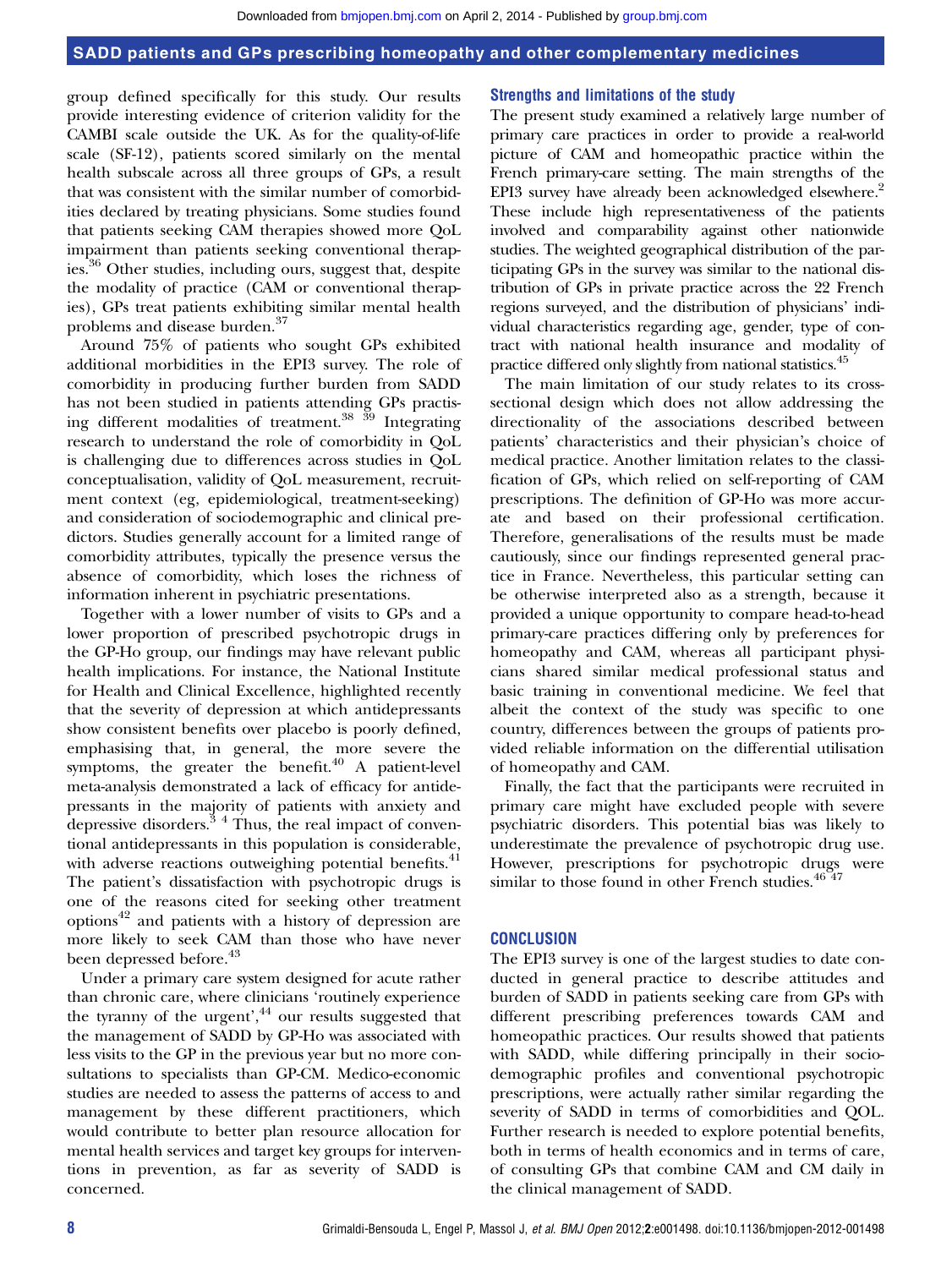#### Author affiliations

1 Equipe d'accueil "Pharmacoépidémiologie et maladies infectieuses", Institut Pasteur, Paris, France

<sup>2</sup>LA-SER, Paris, France

<sup>3</sup>UFR de Médecine, Université de Franche Comté, Besançon, France

4 Institut Pasteur, Paris, France

5 Cyklad Group, Rillieux-la-Pap, France

6 CYKLAD GROUP, Rillieux la Pape, France

<sup>7</sup>INSERM U1018, Centre for Epidemiology and Population Health, Villejuif, France

<sup>8</sup>Faculté de médecine, Université Pierre et Marie Curie, Paris, France <sup>9</sup>Department of Epidemiology, Biostatistics and Occupational Health, McGill University, Montreal, Canada

10LA-SER Centre for Risk Research, Montreal, Canada

<sup>11</sup>Centre Hospitalier Sainte-Anne, Université Paris V René Descartes, Paris, France

12Department of Epidemiology, London School of Hygiene & Tropical Medicine, London, United Kingdom

<sup>13</sup>LA-SER Europe Limited, London, United Kingdom

14INSERM U657, Université Bordeaux Segalen, Bordeaux, France

Contributors The work presented here was carried out with the involvement of every author. LG-B, BB, FL, FR, JM, DG, BA, GD, A-MM, MR and LA conceived both the research theme and the methods, analysed the data and interpreted the results. LG-B implemented the trial in France, analysed the data, and together with FL, PE and LA drafted and revised the paper. All members of the EPI3-LA-SER group designed the study. A Fabre and PE analysed the data. All authors have contributed to, read and approved the final manuscript. LG-B is guarantor for the study. LG-B, PE and LA had full access to all of the data in the study and take responsibility for the integrity of the data and the accuracy of the data analysis.

Funding Laboratoires Boiron, France, sponsored this independent study published by the authors. The sponsor had no role in the design, management, data collection, analyses, interpretation and writing of the manuscript or the decision to publish our findings.

Competing interests LG-B, PE, BA, MR and LA's institution received support from Boiron for the submitted work; FR and DG received a consulting fee or honorarium from LA-SER for the submitted work; BB, FL, JM, GD and A-MM have no relationships with Boiron or any other companies that might have an interest in the submitted work in the previous 3 years; LG-B, PE, BA and MR are employees of LA-SER, the company conducting the study; LA is a stockholder in LA-SER; LG-B was the recipient of a research fellowship from INSERM (French National Institute of Health and Medical Research) at the time of the study.

Provenance and peer review Not commissioned; externally peer reviewed.

Data sharing statement No additional data are available.

#### **REFERENCES**

- 1. Murray CJL, Lopez AD. The global burden of disease: a comprehensive assessment of mortality and disability from diseases, injuries and risk factors in 1990 and projected to 2020. Boston: Harvard School of Public Health on behalf of WHO and the World Bank (distributed by Harvard University Press), 1996.
- 2. Grimaldi-Bensouda L, Begaud B, Lert F, et al. Benchmarking the burden of 100 diseases: results of a nationwide representative survey within general practices. BMJ Open 2011;1:e000215.
- 3. Kirsch I, Deacon BJ, Huedo-Medina TB, et al. Initial severity and antidepressant benefits: a meta-analysis of data submitted to the Food and Drug Administration. PLoS Med 2008;5:e45.
- 4. Cipriani A, Furukawa TA, Salanti G, et al. Comparative efficacy and acceptability of 12 new-generation antidepressants: a multiple-treatments meta-analysis. Lancet 2009;373:746–58.
- 5. Trichard M, Lamure E, Chaufferin G. Study of the practice of homeopathic general practitioners in France. Homeopathy 2003;92:135–9.
- 6. Pilkington K, Kirkwood G, Rampes H, et al. Homeopathy for depression: a systematic review of the research evidence. Homeopathy 2005;94:153–63.
- 7. Cooper KL, Relton C. Homeopathy for insomnia: A systematic review of research evidence. Sleep Med Rev 2010;14:329–37.
- 8. Frank R. Integrating homeopathy and biomedicine: medical practice and knowledge production among German homeopathic physicians. Sociol Health Illn 2002;24:796–819.
- 9. Witt C, Keil T, Selim D, et al. Outcome and costs of homoeopathic and conventional treatment strategies: a comparative cohort study in patients with chronic disorders. Complement Ther Med 2005;13:79–86.
- 10. Makich L, Hussain R, Humphries JH. Management of depression by homeopathic practitioners in Sydney, Australia. Complement Ther Med 2007;15:199–206.
- 11. Institut de recherche et documentation en économie de la santé (IRDES). Medical demography in France. 2008.
- 12. Ware J Jr, Kosinski M, Keller SD. A 12-Item Short-Form Health Survey: construction of scales and preliminary tests of reliability and validity. Med Care 1996;34:220–33.
- 13. Gandek B, Ware JE, Aaronson NK, et al. Cross-validation of item selection and scoring for the SF-12 Health Survey in nine countries: results from the IQOLA Project. International Quality of Life Assessment. J Clin Epidemiol 1998;51:1171–8.
- Bishop FL, Yardley L, Lewith G. Developing a measure of treatment beliefs: the complementary and alternative medicine beliefs inventory. Complement Ther Med 2005;13:144–9.
- 15. World Health Organization. International classification of diseases, 9th revision. Geneva: World Health Organization, 1977.
- 16. Deville JC, Särndal CE. Calibration estimators in survey sampling. J Am Stat Assoc 1992;87:376–82.
- 17. Eisenberg DM, Davis RB, Ettner SL, et al. Trends in alternative medicine use in the United States, 1990–1997: results of a follow-up national survey. JAMA 1998;280:1569–75.
- MacLennan AH, Wilson DH, Taylor AW. The escalating cost and prevalence of alternative medicine. Prev Med 2002;35: 166–73.
- 19. Nilsson M, Trehn G, Asplund K. Use of complementary and alternative medicine remedies in Sweden. A population-based longitudinal study within the northern Sweden MONICA Project. Multinational Monitoring of Trends and Determinants of Cardiovascular Disease. J Intern Med 2001;250:225–33.
- 20. Rössler W, Lauber C, Angst J, et al. The use of complementary and alternative medicine in the general population: results from a longitudinal community study. Psychol Med 2007;37:73–84.
- 21. Kessler RC, Soukup J, Davis RB, et al. The use of complementary and alternative therapies to treat anxiety and depression in the United States. Am J Psychiatry 2001;158:289–94.
- 22. Leray E, Camara A, Drapier D, et al. Prevalence, characteristics and comorbidities of anxiety disorders in France: results from the "Mental Health in General Population" survey (MHGP). Eur Psychiatry 2011;26:339–45.
- 23. Nahin RL, Dahlhamer JM, Taylor BL, et al. Health behaviors and risk factors in those who use complementary and alternative medicine. BMC Public Health 2007;7:217.
- 24. Sirois FM, Gick ML. An investigation of the health beliefs and motivations of complementary medicine clients. Soc Sci Med 2002;55:1025–37.
- 25. Sirois FM, Purc-Stephenson RJ. When one door closes, another door opens: physician availability and motivations to consult complementary and alternative medicine providers. Complement Ther Clin Pract 2008;14:228–36.
- 26. Sharpe PA, Blanck HM, Williams JE, et al. Use of complementary and alternative medicine for weight control in the United States. J Altern Complement Med 2007;13:217–22.
- 27. Williams-Piehota PA, Sirois FM, Bann CM, et al. Agents of change: how do complementary and alternative medicine providers play a role in health behavior change? Altern Ther Health Med 2011;17:22–30.
- 28. Green MJ, Benzeval M. Ageing, social class and common mental disorders: longitudinal evidence from three cohorts in the West of Scotland. Psychol Med 2011;41:565–74.
- 29. Thompson EA, Mathie RT, Baitson ES, et al. Towards standard setting for patient-reported outcomes in the NHS homeopathic hospitals. Homeopathy 2008;97:114–21.
- 30. Druss BG, Hoff RA, Rosenheck RA. Underuse of antidepressants in major depression: Prevalence and correlates in a national sample of young adults. J Clin Psychiatry 2000;61:234-7.
- 31. Ohayon MM, Lader MH. Use of psychotropic medication in the general population of France, Germany, Italy, and the United Kingdom. J Clin Psychiatry 2002;63:817–25.
- 32. Alonso J, Angermeyer MC, Bernert S, et al. ESEMeD/MHEDEA 2000 Investigators, European study of the epidemiology of mental disorders (ESEMeD) project. Psychotropic drug utilization in Europe: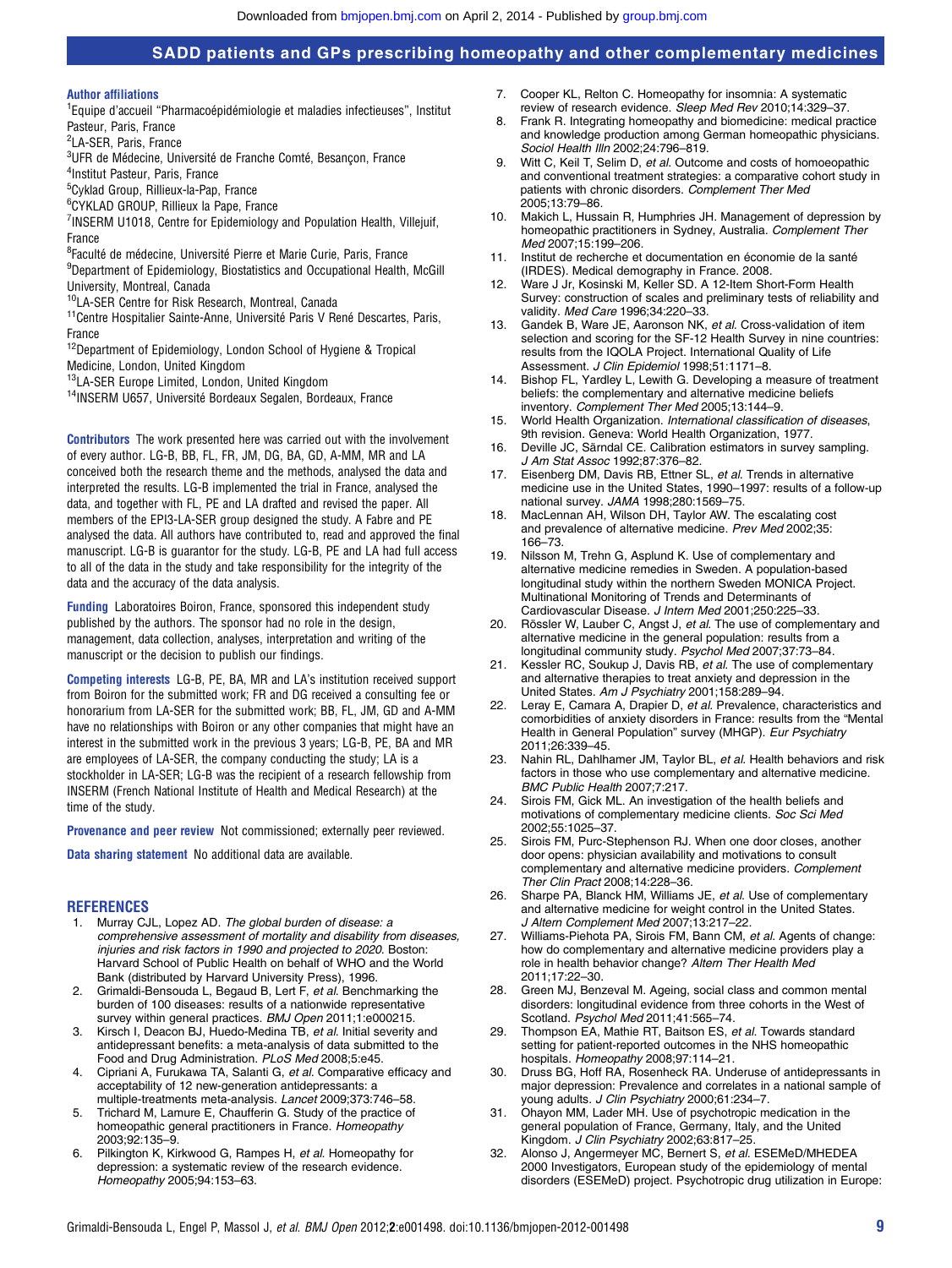results from the European study of the epidemiology of mental disorders (ESEMeD) project. Acta Psychiatr Scand Suppl 2004;420:55–64.

- 33. Caspi O, Koithan M, Criddle MW. Alternative medicine or alternative patients: a qualitative study of patient-oriented decision-making processes with respect to complementary and alternative medicine. Med Decis Making 2004;24:64–79.
- 34. Unützer J, Klap R, Sturm R, et al. Mental disorders and the use of alternative medicine: results from a national survey. Am J Psychiatry 2000;157:1851–7.
- 35. Werneke U, Turner T, Priebe S. Complementary medicines in psychiatry: review of effectiveness and safety. Br J Psychiatry 2006;188:109–21.
- 36. Busato A, Dönges A, Herren S, et al. Health status and health care utilisation of patients in complementary and conventional primary care in Switzerland–an observational study. Fam Pract 2006;23:116–24.
- 37. Rossignol M, Bégaud B, Avouac B, et al. Who seeks primary care for musculoskeletal disorders (MSDs) with physicians prescribing homeopathy and other complementary medicine? Results from the EPI3-LASER survey in France. BMC Musculoskeletal Disord 2011;12:21.
- 38. Lecrubier Y. The burden of depression and anxiety in general medicine. J Clin Psychiatry 2001;62(Suppl 8):4–9.
- 39. Watson HJ, Swan A, Nathan PR. Psychiatric diagnosis and quality of life: the additional burden of psychiatric comorbidity. Compr Psychiatry 2011;52:265–72.
- 40. National Institute for Health and Clinical Excellence (2009). Depression: the treatment and the management of depression in adults (update).

London: National Institute for Health and Clinical Excellence. [http://](http://www.nice.org.uk/guidance/CG90) [www.nice.org.uk/guidance/CG90](http://www.nice.org.uk/guidance/CG90) (accessed 20 Jan 2012).

- 41. Khan A, Leventhal RM, Khan SR, et al. Severity of depression and response to antidepressants and placebo: an analysis of the Food and Drug Administration database. J Clin Psychopharmacol 2002;22:40–5.
- 42. Wu P, Fuller C, Liu X, et al. Use of complementary and alternative medicine among women with depression: results of a national survey. Psychiatr Serv 2007;58:349–56.
- 43. Grolleau A, Cougnard A, Bégaud B, et al. (Psychotropic drug use and correspondence with psychiatric diagnoses in the mental health in the general population survey). Encephale 2008;34:352–9. (In French)
- 44. Grzywacz JG, Suerken CK, Quandt SA, et al. Older adults' use of complementary and alternative medicine for mental health: findings from the 2002 National Health Interview Survey. J Altern Complement Med 2006;12:467–73.
- 45. Labarthe G. (Medical consultations in primary care in France: proposal for a classification). DREES Etudes et Résultats 2004;315:1–11.(In French)
- 46. Gasquet I, Nègre-Pagès L, Fourrier A, et al. Psychotropic drug use and mental psychiatric disorders in France; results of the general population ESEMeD/MHEDEA 2000 epidemiological study. Encephale 2005;31:195–206.
- 47. Lecadet J, Vidal P, Baris B, et al. Médicaments psychotropes: consommation et pratiques de prescription en France métropolitaine. I. Données nationales, 2000. Revue Médicale de l'Assurance Maladie 2003;34:75–8.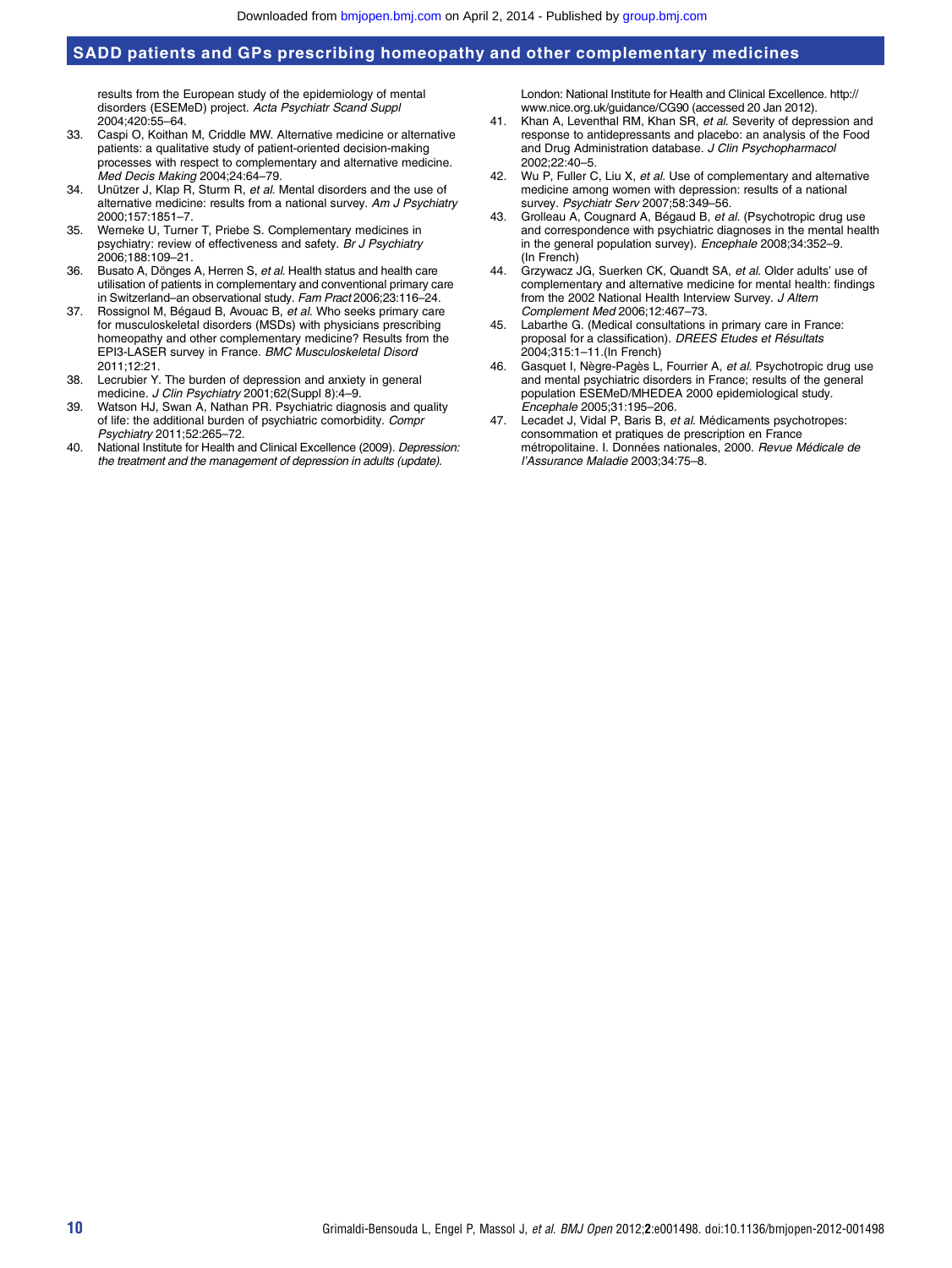# **EPI3 population survey complementary medicine? Results from the prescribing homeopathic and other and depressive disorders from physicians Who seeks primary care for sleep, anxiety**

Lamiae Grimaldi-Bensouda, Pierre Engel, Ja[cques Massol, et al.](http://bmjopen.bmj.com/cgi/collection/bmj_open_complementary_medicine)

doi: 10.1136/bmjopen-2012-001498 BMJ Open 2012 2:

**<http://bmjopen.bmj.com/content/2/6/e001498.full.html>** Updated information and services can be found at:

|                                    | These include:                                                                                                                                                                                                                                                                                                                                                                                                                                      |
|------------------------------------|-----------------------------------------------------------------------------------------------------------------------------------------------------------------------------------------------------------------------------------------------------------------------------------------------------------------------------------------------------------------------------------------------------------------------------------------------------|
| <b>References</b>                  | This article cites 43 articles, 4 of which can be accessed free at:<br>http://bmjopen.bmj.com/content/2/6/e001498.full.html#ref-list-1                                                                                                                                                                                                                                                                                                              |
| <b>Open Access</b>                 | This is an open-access article distributed under the terms of the<br>Creative Commons Attribution Non-commercial License, which permits<br>use, distribution, and reproduction in any medium, provided the original<br>work is properly cited, the use is non commercial and is otherwise in<br>compliance with the license. See:<br>http://creativecommons.org/licenses/by-nc/2.0/ and<br>http://creativecommons.org/licenses/by-nc/2.0/legalcode. |
| <b>Email alerting</b><br>service   | Receive free email alerts when new articles cite this article. Sign up in<br>the box at the top right corner of the online article.                                                                                                                                                                                                                                                                                                                 |
| <b>Topic</b><br><b>Collections</b> | Articles on similar topics can be found in the following collections<br>Complementary medicine (35 articles)<br>Epidemiology (658 articles)<br>General practice / Family practice (174 articles)<br>Mental health (192 articles)                                                                                                                                                                                                                    |

**<http://group.bmj.com/group/rights-licensing/permissions>** To request permissions go to:

**<http://journals.bmj.com/cgi/reprintform>** To order reprints go to:

**BMJ Open** 

**<http://group.bmj.com/subscribe/>** To subscribe to BMJ go to: